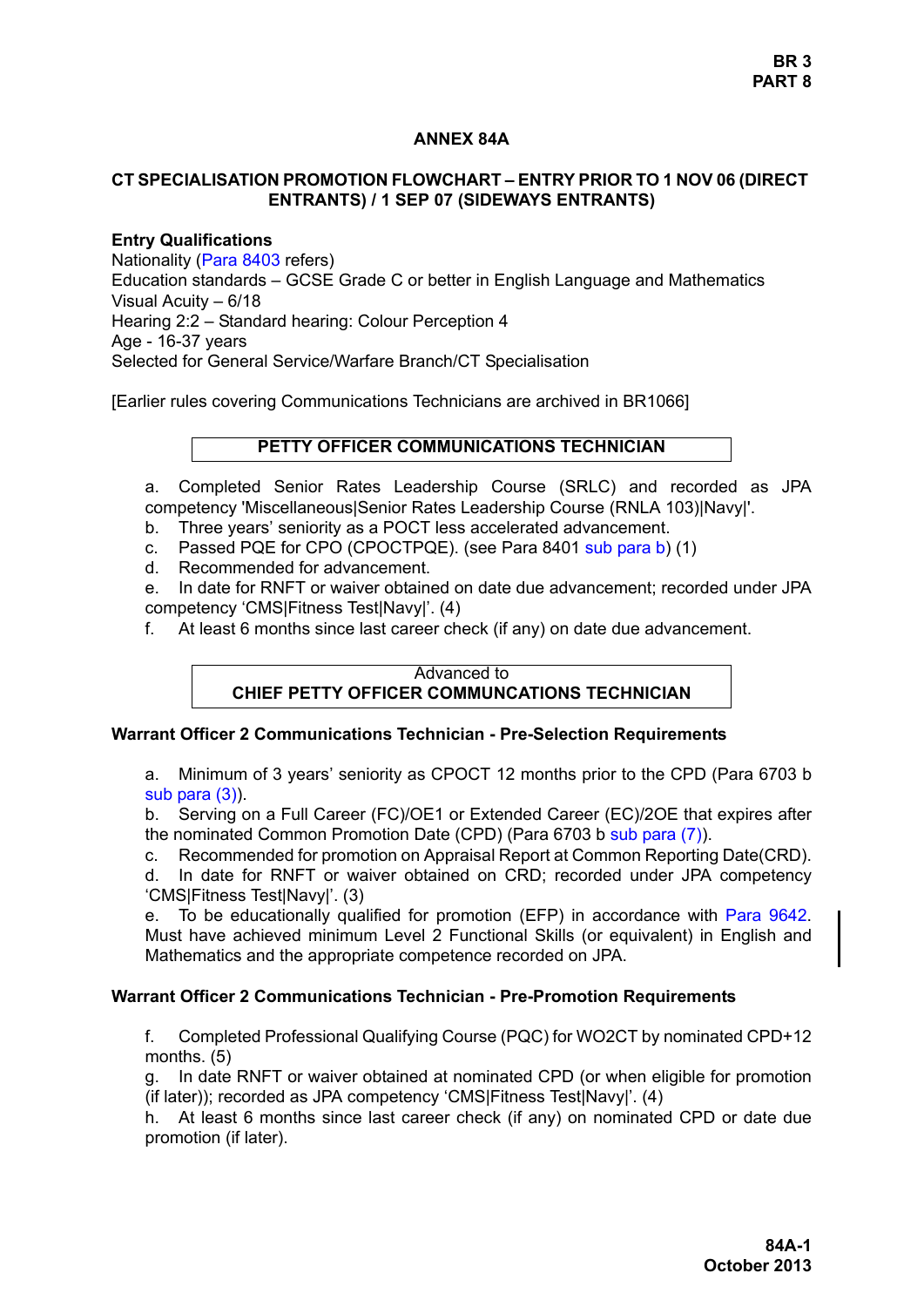## Promoted to **WARRANT OFFICER 2 COMMUNCATIONS TECHNICIAN**

### **Warrant Officer 1 Communications Technician - Pre-Selection Requirements**

a. Minimum of 3 years' seniority as WO2CT 12 months prior to the CPD.

b. To be EFP in accordance with [Para 9642.](#page-35-0) Must have achieved minimum Level 2 Functional Skills (or equivalent) in English and Mathematics and the appropriate competence recorded on JPA.

- c. Serving on FC/OE1 or EC/2OE that expires after the nominated CPD.
- d. Recommended for promotion on Appraisal Report at CRD.

e. In date for RNFT or waiver obtained on CRD; recorded under JPA competency 'CMS|Fitness Test|Navy|'. (3)

# **Warrant Officer 1 Communications Technician - Pre-Promotion Requirements**

f. In date RNFT or waiver obtained at nominated CPD (or when eligible for promotion (if later)); recorded as JPA competency 'CMS|Fitness Test|Navy|'. (4)

g. At least 6 months since last career check (if any) on nominated CPD or date due promotion (if later).

h. Satisfy terms of Assignment Order issued by Promotion Authority.

#### Promoted to **WARRANT OFFICER 1 COMMUNCATIONS TECHNICIAN**

#### *Notes:*

*1. PQE for CPOCT. Ratings may apply to take the PQE for CPOCT at any time after one year in the rate of POCT. The purpose of the PQE is to identify the candidate's suitability as a potential Team/Watch Leader on an operational CESM platform. The examination is conducted over a four day period and candidates will be required to provide the following:*

- a. Evidence of Reporting & Management scenario skills.
- b. Answers to Flag level Questions.
- c. General Naval Knowledge.
- d. Current affairs.

*Application for the CPO PQE is to be made to the SCU signed by the Commanding Officer of the ship or unit). The SCU will notify Commanding Officers of PQE results. The rating's History Sheet should then be annotated accordingly. Successful candidates will be promoted on date due by service - less any accelerated advancement due. All re-sit examinations are held at SCU.*

*2. Spare*

*3. RNFT (at CRD). Ratings are to be in date RNFT or in possession of either a permanent medical exemption as issued by a NSMBOS or temporary exemption (as issued by the Commanding Officer) on the appropriate CRD. See Para 6720.*